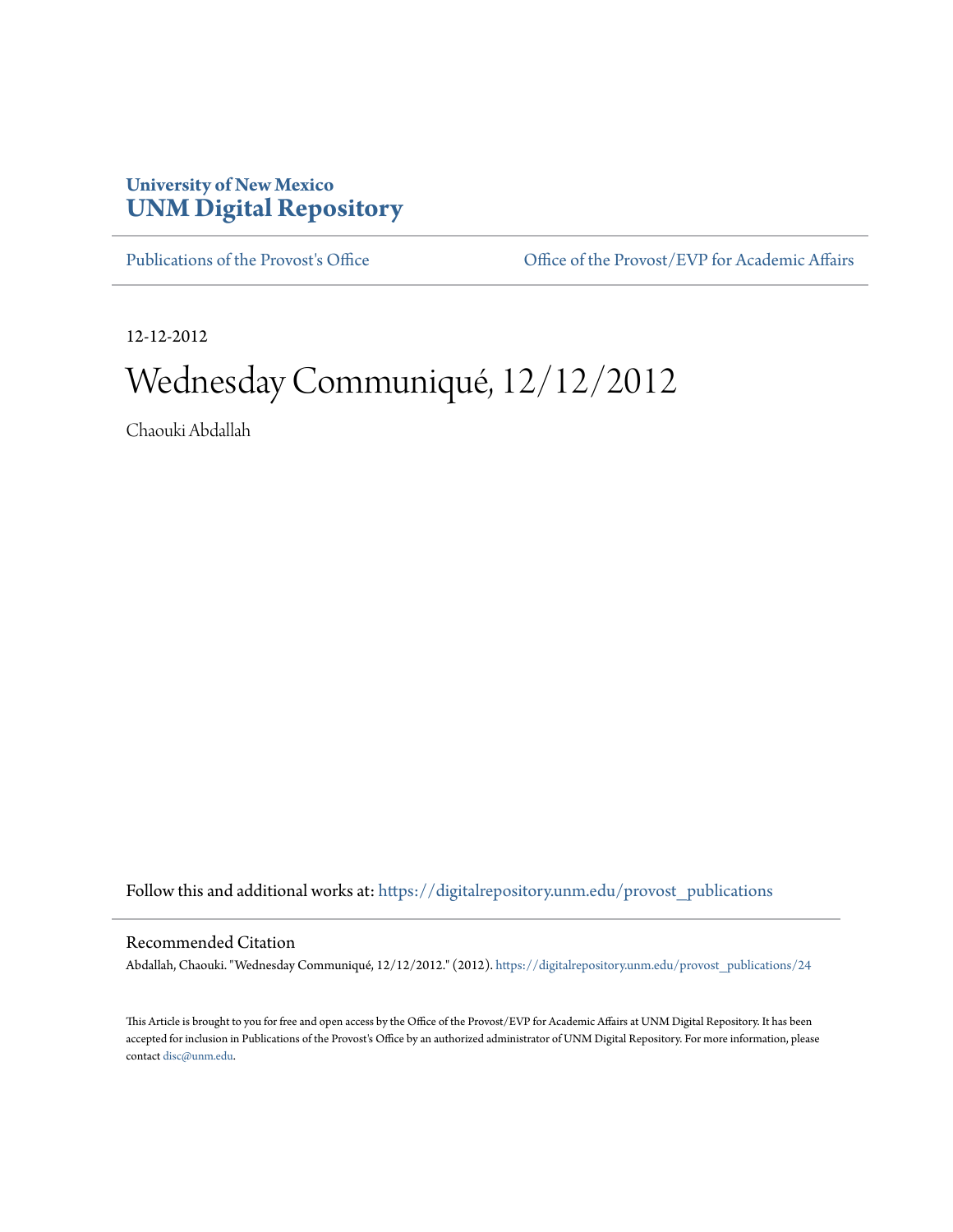

### *WEDNESDAY COMMUNIQUÉ*

#### **December 12, 2012**

*Knowledge will forever govern ignorance: And a people who mean to be their own Governors, must arm themselves with the power which knowledge gives.* —James Madison, <http://press-pubs.uchicago.edu/founders/documents/v1ch18s35.html>

**Final Grades:** Per the Faculty Handbook, grades are expected to be entered within 48 hours after the final exam or last meeting date, whichever comes first. The registrar (and I) would like to have all grades entered by Friday, December 21, 2012, before we leave for Winter Break. Your students will also thank you for entering your final grades on time.

**PCS Staff Scholarships:** The Provost Committee for Staff (PCS) is currently accepting applications for the Staff Scholarship. The \$350 scholarships are designed to help staff participating in the Tuition Remission Program with additional expenses such as textbooks, course fees, and supplies. To apply, or to find more information, please visit the PCS website, [http://pcs.unm.edu/.](http://pcs.unm.edu/) The deadline to apply is December 17, 2012 at 5 p.m., and scholarship recipients will be notified the week of January 7, 2013.

**Does the Credit Hour Still Make Sense?** The Carnegie Foundation for the Advancement of Teaching came up with the credit hour concept in 1906 but is now rethinking its values and utility. As described in the recent article in The Chronicle of Higher Education[, http://chronicle.com/article/Carnegie-the-Founder-of-the/136137/,](http://chronicle.com/article/Carnegie-the-Founder-of-the/136137/) "the unit is traditionally defined as one hour of faculty-student contact per week and two hours of outside work over a 15-week semester. Though it was initially invented chiefly to determine faculty members' eligibility to receive a pension, the credit hour has assumed an importance it was never meant to have. It has come to undergird much of the academic enterprise, including student and faculty workloads, schedules, financial aid, and degree requirements." In the age of MOOCs, "a likely alternative is to base a standardized unit on some measure of competency instead of time spent in class."

**Service Blueprinting:** Professor Carol Parker of our Law School, on an ACE fellowship at ASU, has pointed me to the report from the Center for American Progress, found at [http://www.americanprogress.org/wp-content/uploads](http://www.americanprogress.org/wp-content/uploads/issues/2011/10/pdf/service_blueprinting.pdf)  $/$ issues/2011/10/pdf/service blueprinting.pdf . While the service blueprinting technique was introduced in a Harvard Business Review article by G. Lynn Shostack in 1984, its application to higher education is more recent. The basic premise is to consider higher education through the eyes of a student and to try to visually map the "pain points." The following paragraph is intriguing and may help us redesign our processes as we start thinking of ourselves as service providers rather than goods producers: **"**What happens if we view higher education through this service lens or service logic? We know education cannot be produced and delivered on a platter for someone to consume. Students have integral roles to play in experiencing and co-creating the full value of the service. They need to attend class or go online to gain information, engage with course material, interact with classmates and the professor, prepare assignments, take exams, and apply their new learning through projects. Viewing higher education through a service lens will cause us to think about the true value perceived by the student, how that value is co-created, what the role of the student is, and what comprehensive set of processes and innovations might complement and support the co-creation of value for students. We will start to ask questions like "What is your goal or need?" and "How can we help?" rather than "Here are our degree programs. Which one do you want?" We will start to think about designing processes and experiences that will allow students to solve their problems, achieve their goals, and cocreate long-term educational value for themselves and society. This approach can apply across students. If students come to us unprepared, we will start to ask what services and experiences could be provided to prepare them better, instead of blaming them for not performing. If students come fully prepared, we can start to identify new and innovative ways to add even greater value to their educational experience."